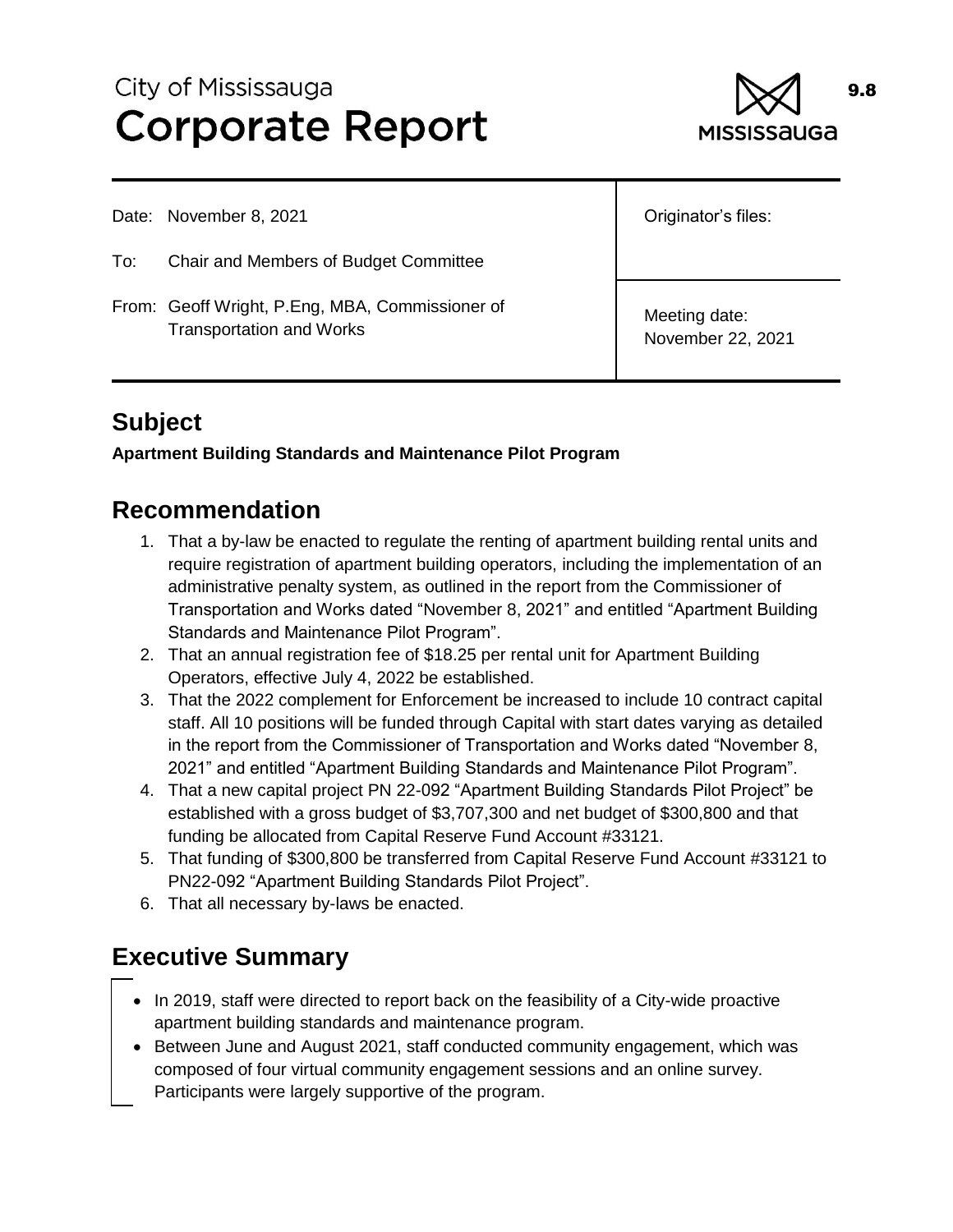- Staff propose a five year Pilot Program, beginning in 2022. The Pilot Program will cover 337 buildings, representing 30,322 units, in the City, that are two stories or more and six or more units.
- The Pilot Program will include registration, scheduled inspections and enhanced compliance requirements for building operators in a new By-law. The Pilot Program will be supported by a dedicated team of Enforcement staff.
- In years 2022 & 2023, the Pilot Program will be funded by registration fees and tax capital, but in years 2024-2026 the Pilot Program will be fully funded through registration, evaluation and audit fees.
- The five year Pilot Program gross cost of \$3,707,300 will be mainly offset by \$3,406,500 from registration and inspection revenues. The net cost to the City is \$300,800.

### **Background**

In November 2019, Council directed staff to report back with recommendations regarding a Citywide Program that could include, but not be limited to: an enforcement by-law to register and proactively inspect rental apartment buildings by City staff; standards imposed for owners and operators of apartment buildings; and an education and awareness initiative for both owners and tenants. COVID-19 has delayed the program feasibility study but staff have used this period to review existing internal processes and conducted a scan of practices from other municipalities and organizations.

The purpose of this report is to assess the need and viability of a Citywide Apartment Building Standards & Maintenance Program (the "Program") in Mississauga. Included in the scope of a potential program are 337 all purpose-built rental apartment buildings ("apartment buildings") in Mississauga. This encompasses buildings that are two or more stories and six or more units representing 30,322 units. This includes private buildings and non-profit/social housing providers including those that belong to Peel Region.

Secondary suites, lodging houses, condominiums, long-term care homes and retirement homes and co-operatives and residential buildings registered as Peel Condominium Corporations are out of scope for the Program.

### **Present Status**

Between 2017 and 2020, Enforcement staff investigated 1384 complaints in the 337 apartment buildings in the City. The most common complaint types include exterior and interior condition of a building structure, exterior condition of property, mould and water damage in a rental unit and inadequate temperature in a rental unit (Appendix 1).

This averages to be 346 complaints per year among 337 apartment buildings. However, it is possible that tenants may be reticent to submit complaints due to concerns about landlord retaliation, resulting in an artificially low number of complaints.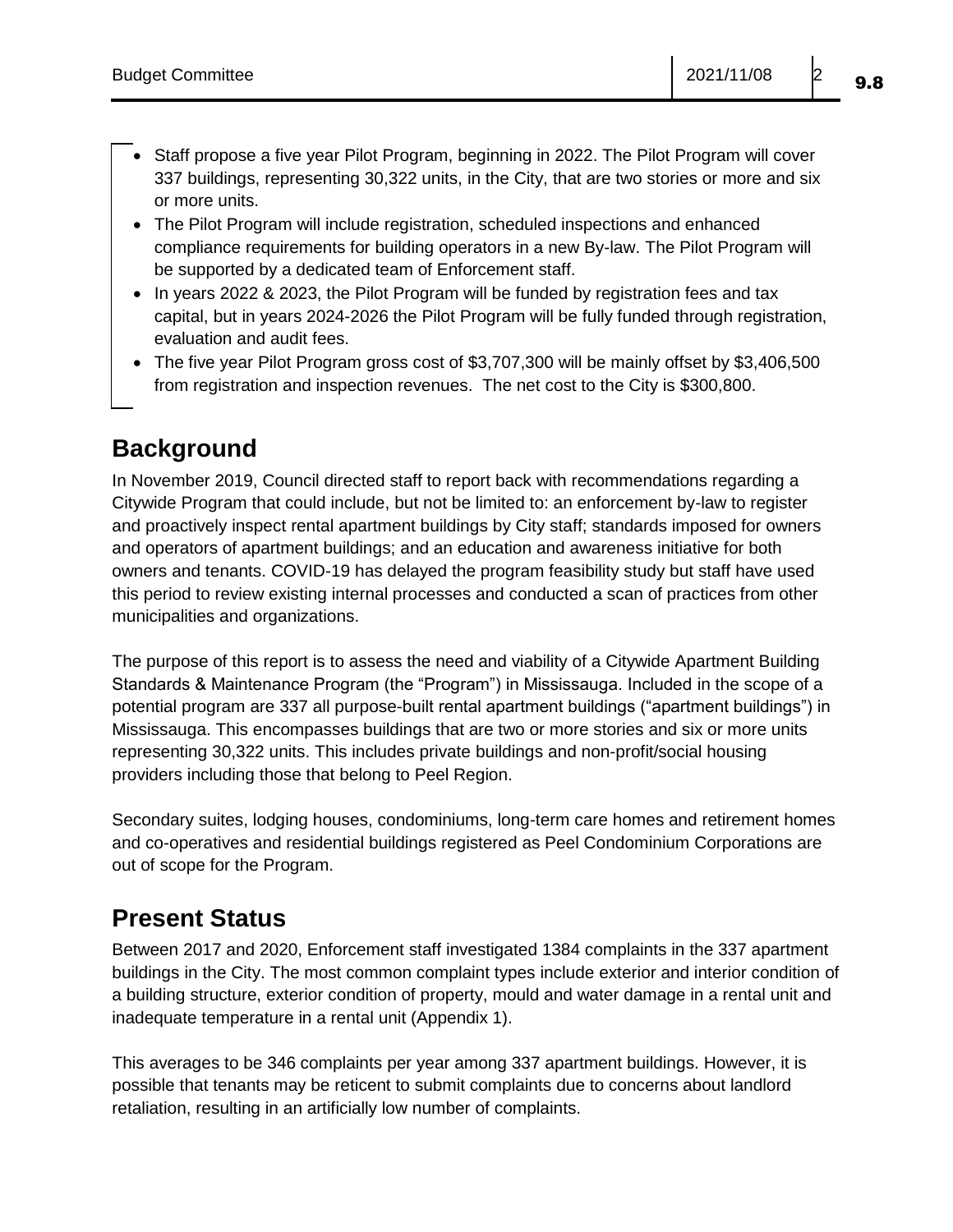#### **Current Response Service Level**

Currently, building maintenance concerns are primarily addressed by Enforcement staff using a complaint driven model that only requires minimum standards be met; however no preventative maintenance measures are mandated. The primary means to address building maintenance concerns is the Property Standards By-law 654-98, which contains provisions that address interior and exterior building maintenance standards. Staff may also use the Adequate Temperature By-law 110-18, the Debris and Anti-Littering By-law 0219-1985 and the Noise Control By-law 360-79 to address maintenance related complaints.

#### **Regional and Provincial Responsibilities**

Legislation surrounding housing, construction and maintenance standards are a shared responsibility among lower and upper tier municipal governments and the provincial government. In addition to municipal by-laws, apartment buildings must comply with provincial legislation including the *Residential Tenancies Act,* the *Building Code Act, 1992* and the Ontario *Building Code*. All building owners must also comply with provincial legislation such as the *Residential Tenancies Act, 2006*, *Accessibility for Ontarians with Disabilities Act*, *2005* and the Ontario *Human Rights Code*. See Appendix 2 for more information on provincial responsibilities.

#### **Peel Region Community Housing**

Additionally, Peel Region, as the Consolidated Municipal Service Manager through the *Housing Services Act, 2011* is responsible for system planning and oversight and is a significant funder of Peel's community housing system. Peel's responsibilities as Service Manager includes oversight and administration of 46 community housing providers in addition to Peel Living, Peel's local housing corporation, and regionally owned housing. Their services include inspection and complaint response service levels for their sites. In total this represents 3087 units and 28 buildings that would fall within the realm of this project.

### **Comments**

#### **JURISDICTIONAL SCAN**

Staff surveyed eight jurisdictions on their programs and by-laws that pertain to apartment building standards maintenance (Appendix 3). Of the jurisdictions examined, only Toronto has a program – RentSafeTO – although London is reviewing the feasibility of implementing their own program. However, some jurisdictions have some of the elements of a program. For instance, Hamilton does proactive inspections and audits, while Ottawa and Waterloo have by-laws that specifically relates to apartment buildings or rentals.

#### **Toronto's RentSafeTO Program**

The RentSafeTO program is the first of its kind in Canada, and builds on the City of Toronto's previous Multi-Residential Apartment Buildings program. RentsafeTO came into effect in 2017 and ensures apartment building owners and operators comply with building maintenance standards. RentSafeTO applies to apartment buildings with three or more storeys and 10 or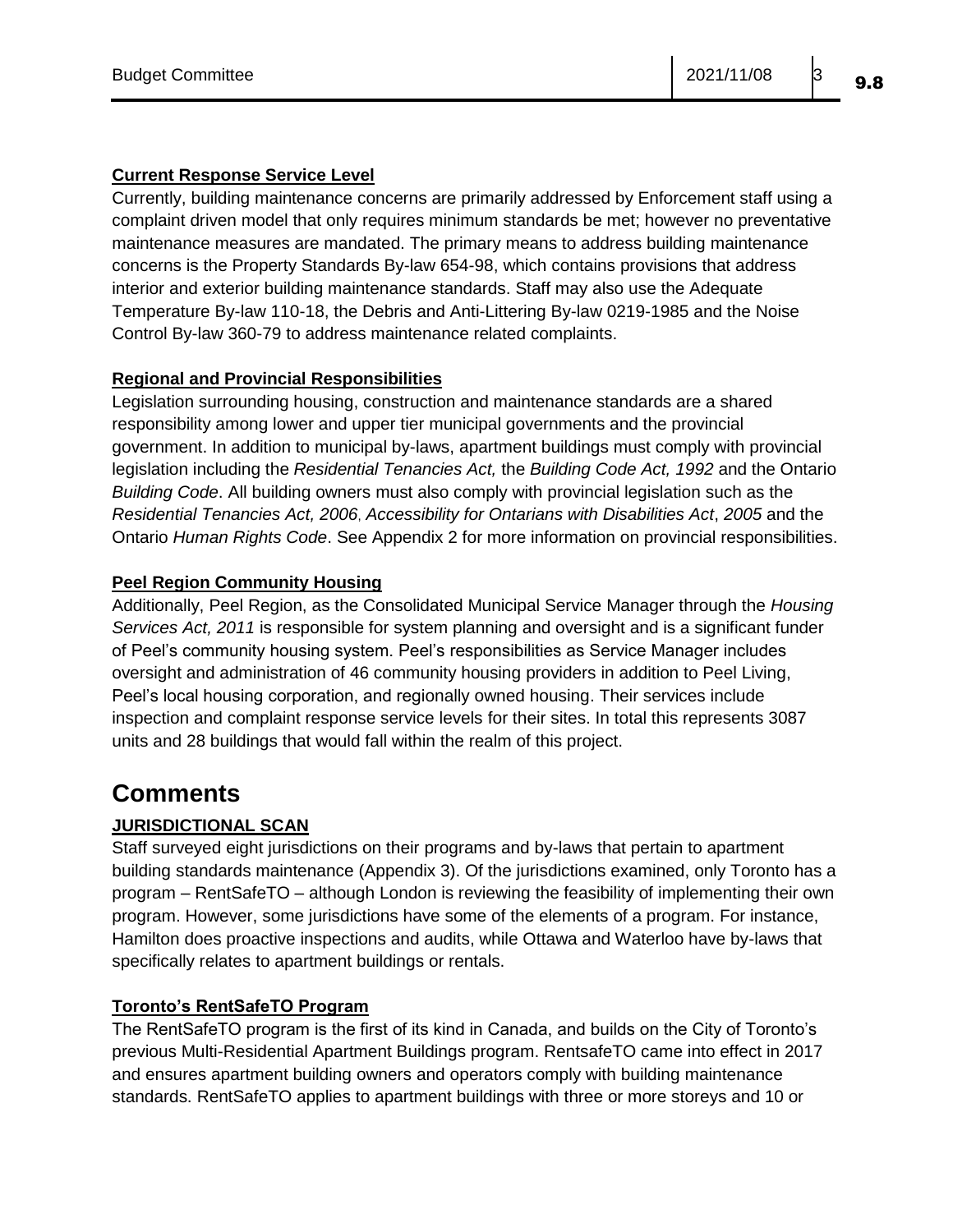more units. Owners/operators of apartment buildings are required to register and comply with the requirements under the RentSafeTO program, which includes developing plans for cleaning, waste management and electrical maintenance and informing tenants of building matters through a tenant notification board.

RentsafeTO has a dedicated team of approximately 35 staff, including 28 Municipal Law Enforcement Officers and an annual program budget of approximately \$5,181,500. The RentSafeTO program is funded 65% through program fees and 35% through tax base and has an annual registration and renewal fee of \$11.24 per unit. As of October 2019, 3,446 buildings were registered with the City of Toronto. In the first year of the program, staff evaluated registered buildings. A total of 68 buildings (2%) did not pass the evaluation and were subject to an audit. In the second year of the program, staff re-evaluated 1,801 of the lowest scoring buildings from the first year. Buildings evaluated in both years scored an average of 12% higher in the second year. Through the audit process, RentSafeTO staff worked to rectify 3,305 deficiencies and laid 338 charges for non-compliance with 194 convictions.

#### **COMMUNITY ENGAGEMENT**

#### **Engagement Sessions**

Between June and August 2021, staff conducted community engagement, which was composed of four virtual community engagement sessions and an online survey. Approximately 39 total members attended the four virtual Community Engagement Sessions (Appendix 4). Two of the sessions were targeted towards tenants, one was for advocacy groups and one was for building owners and operators and non-profit service providers. Staff provided attendees with a presentation on the proposed program and facilitated a group discussion to receive participants' input and provide participants with an opportunity to ask questions.

Participants representing tenants and advocacy groups were largely supportive of the proposed program, while owners/operators questioned the need for a program in Mississauga. A theme that emerged from all groups of participants was the need to develop accountability mechanisms for landlords and tenants to ensure that each party upholds their responsibilities to care for rental units.

Tenants raised concerns about the aging building stock in Mississauga, landlord issues addressed through the Landlord Tenant Board and the needs for multiple communication channels for tenants to voice their concerns. Advocacy group representatives expressed concern that tenants would bear the costs of the program and shared that fear of landlord reprisal is a common concern among tenants.

Building owners and operators were generally unsupportive because they felt that sufficient controls are already in place and that the program would be redundant. Some owners and operators suggested that the City should focus its efforts on addressing 'bad actors' instead of treating all buildings as the same. However, if a program is implemented, owners and operators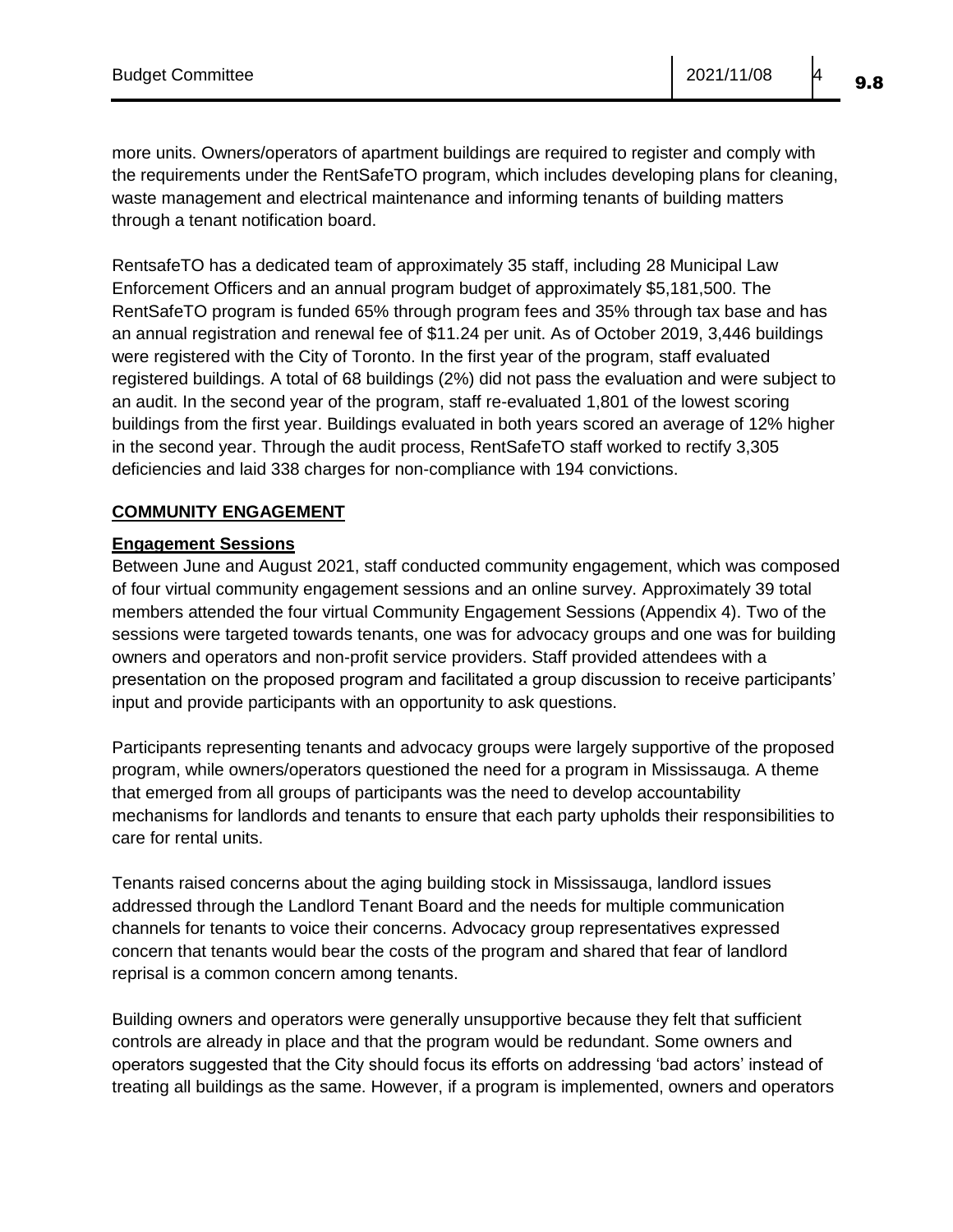recommended that the program mirror Toronto's RentSafeTO program as much as possible because consistency between jurisdictions makes their operations easier.

#### **Survey Results**

Staff also conducted an online survey, which was available between May 25 and July 31, 2021. The survey received 144 responses (Appendix 4). The majority of respondents (70.8%) were tenants, followed by residents (18.1%), owners or representatives (9%) and advocacy groups (.7%). The survey asked respondents about their concerns with the building they live in, their satisfaction with the current process, whether there is a need for a program and the most important factors to consider. Respondents were overwhelmingly in favour of the need for a program. Of the 144 respondents, only seven (4.9%) said there wasn't a need for a program

### **PROPOSED PILOT PROGRAM**

#### **Program Objectives**

To ensure that the Pilot Program meets the needs of residents and addresses apartment building property standards issues, the following principles were used to guide the development of the Pilot Program:

- Promote consistent maintenance standards
- Conserve rental stock
- Ensure tenant health and safety
- Enhance tenant engagement
- Support housing choice
- Align with Housing Strategy

Mississauga's vacancy rate of 2.4% and high average rents reduce housing choice and limit mobility for tenants. For many residents, especially those on fixed or low incomes such as seniors and individuals with a disability, moving means an increase in rent that they cannot afford. The low vacancy rate also means that landlords can be selective about which tenants they choose, which results in competition for a limited supply of rental units. As a result, some tenants feel compelled to accept substandard housing and are apprehensive about exercising their rights as tenants due to fear of eviction.

This is a symptom of a lack of affordable housing, which the City is addressing through the City Housing Strategy and the Official Plan Review. While an Apartment Building Standards Maintenance Pilot Program will not increase the number of rental units or address housing affordability it will help ensure that current rental units meet a minimum standard. This will maintain existing rental stock and support housing choices in Mississauga's neighborhoods. The Program will engage landlords and building management to encourage compliance, which is aligned with Housing Strategy Action 34 of providing landlord education on regulations. It will also create a database of rental operators in the City and engage with rental operators and tenants which will support Actions 35 and 39 of the Housing Strategy.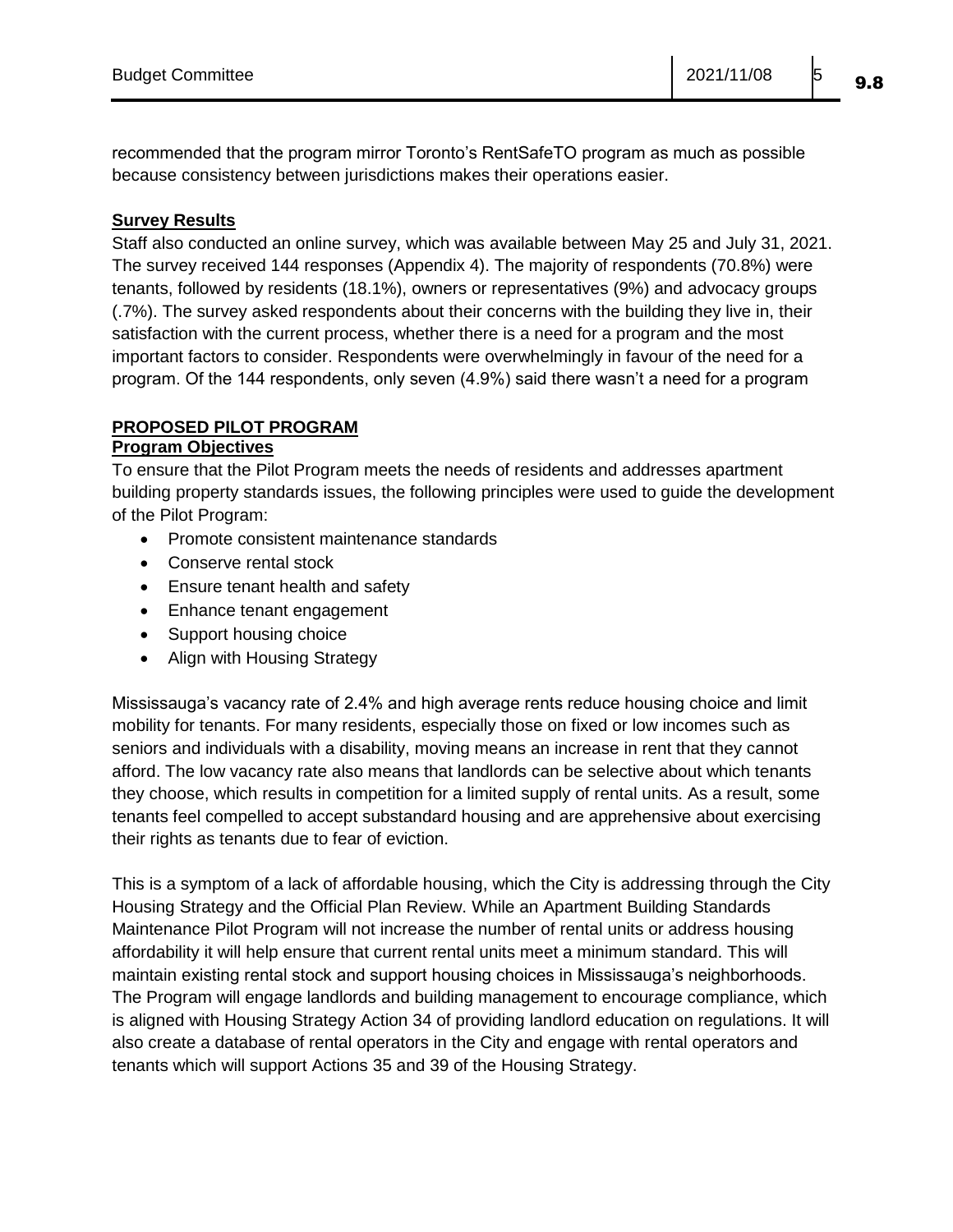Budget Committee 2021/11/08 6 9.8

Based on these overarching trends and the results from the community engagement, staff recommend moving from a complaint based model to a broader and more holistic proactive inspection and response model. This would take the form of a program similar to RentsafeTO.

#### **Pilot Program Overview**

Staff propose a five year Pilot Program which, once fully implemented, will be a 100% cost recovery program. In Years 2022-2023, the Pilot Program will be funded by registration fees and tax capital, but in years 2024-2026 the Pilot Program will be fully funded through registration, evaluation and audit fees (Appendix 6). Program development and registration will begin in 2022 followed by initial building evaluations through to 2023. Years 2024-2026 will be a reoccurring cycle of building evaluations and audits based on the results from the initial evaluations. Staff will report back on the status of the Pilot Program in 2023 and report back with their final recommendations to General Committee in 2025.

The Pilot Program will cover 337 buildings, representing 30,322 units, in the City, that are two stories or more and six or more units. The objective of the Pilot Program is to ensure apartment buildings are well-maintained, for a more liveable community. To achieve this, the Pilot Program will include registration, scheduled inspections and a new By-law with enhanced compliance requirements for building owners and property managers. The Pilot Program will be supported by a dedicated team of Enforcement staff. The new Pilot Program will strengthen enforcement of City by-laws, enhance tenant engagement and access to information and promote the preventative maintenance of apartment buildings.

#### **Fee Exemption – Region of Peel, Peel Living and Peel Community Housing Providers**

Pilot Program fees will be waived for apartment buildings owned by the Region of Peel, Peel Living and the Region's community housing providers. The Region's Housing Services staff, as well as Peel Living staff, will still provide inspection data that will meet the City's building evaluation/audit requirement. As an industry expert, Regional staff will provide technical assistance and partner with the City to strengthen the Pilot Program. For example, Peel, as Service Manager, has in-house engineering and technical expertise that will be leveraged to assist in the assessment of apartment building capital (state of good repair) plans. Peel Region also ensures that assets within its community housing system are maintained in a state of good repair and works with its housing providers to ensure long-term viability through compliance and operational reviews.

#### **By-law Overview**

The proposed Pilot Program will require a new Apartment Building Standards and Maintenance Pilot Program By-law to regulate preventative maintenance measures. The key by-law provisions that would be introduced through an Apartment Building Standards and Maintenance Pilot Program By-law are summarized below: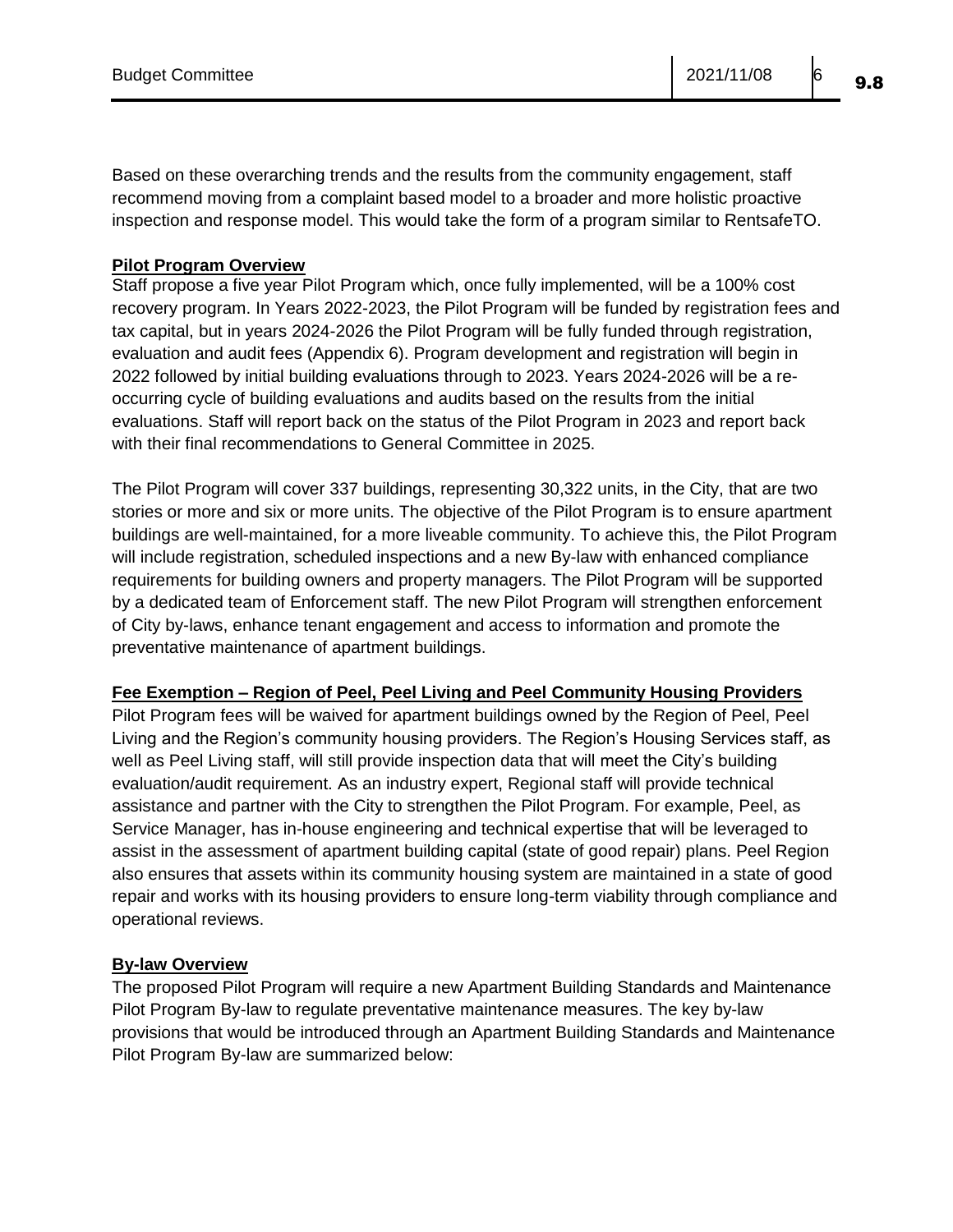| Key by-law provisions to be introduced in Apartment Building Standards and    |                                                                                                                                                                                                                                                                          |  |  |  |  |  |
|-------------------------------------------------------------------------------|--------------------------------------------------------------------------------------------------------------------------------------------------------------------------------------------------------------------------------------------------------------------------|--|--|--|--|--|
| <b>Maintenance Pilot Program By-law</b>                                       |                                                                                                                                                                                                                                                                          |  |  |  |  |  |
| <b>Provision</b>                                                              | <b>Description of Proposed Changes</b>                                                                                                                                                                                                                                   |  |  |  |  |  |
| Registration                                                                  | All owners will be required to register their apartment buildings with<br>the City. Once registered, owners will be required to renew their<br>registration annually and pay a fee, based on the number of residential<br>rental units.                                  |  |  |  |  |  |
| <b>Tenant Service</b>                                                         | Identify a minimum standard that owners or operators must meet                                                                                                                                                                                                           |  |  |  |  |  |
| <b>Request Process</b>                                                        | when receiving, responding to and tracking tenant service requests.                                                                                                                                                                                                      |  |  |  |  |  |
| <b>Tenant Notification</b><br>Procedures                                      | Require all owners or operators to erect or install a notification board<br>in an accessible location to tenants and prospective tenants that<br>contains important information relating to building maintenance,<br>operations and emergency information.               |  |  |  |  |  |
| Pest Management<br>Plan                                                       | Require all owners or operators to develop and implement<br>preventative pest management practices through the use of a licensed<br>operator at regular intervals.                                                                                                       |  |  |  |  |  |
| Waste Management<br>Plan                                                      | Require all owners or operators to develop a plan to comply with the<br>Region of Peel's garbage, recycling and organics storage and disposal<br>requirements along with the City's existing By-law requirements<br>relating to garbage and debris storage and disposal. |  |  |  |  |  |
| <b>Cleaning Plan</b>                                                          | Require all owners or operators to meet minimum preventative<br>cleaning standards and have a process in place to address planned<br>and unplanned cleaning activities.                                                                                                  |  |  |  |  |  |
| Certified<br>Tradesperson; use of                                             | Require all owners or operators to demonstrate that they have<br>retained or used the services of a certified tradesperson, where<br>required by law.                                                                                                                    |  |  |  |  |  |
| State of Good Repair<br>Plan                                                  | Require all owners or operators to have, maintain and keep current a<br>comprehensive forecast of capital element and common element<br>repairs and improvements.                                                                                                        |  |  |  |  |  |
| Voluntary List of<br><b>Tenants Requiring</b><br><b>Additional Assistance</b> | Require all owners or operators to maintain a contact list of tenants<br>who may require additional assistance during periods of evacuation or<br>temporary discontinuance of vital services.                                                                            |  |  |  |  |  |
| <b>Electrical Maintenance</b><br>Plan                                         | Require all owners or operators to create and maintain an electrical<br>maintenance plan in collaboration with a Licensed Electrical<br>Contractor with a valid ESA/ECRA licence.                                                                                        |  |  |  |  |  |
| <b>Vital Service</b>                                                          | Require the development of a plan to address all planned and                                                                                                                                                                                                             |  |  |  |  |  |
| <b>Disruption Plan</b>                                                        | unplanned vital services disruptions.                                                                                                                                                                                                                                    |  |  |  |  |  |
| Compliance with<br>Applicable Health<br><b>Regulations</b>                    | Require all owners or operators to operate in accordance with all<br>applicable by-laws and advice, recommendations and instructions<br>issued by the Office of the Chief Medical Officer of Health, or another<br>public health official.                               |  |  |  |  |  |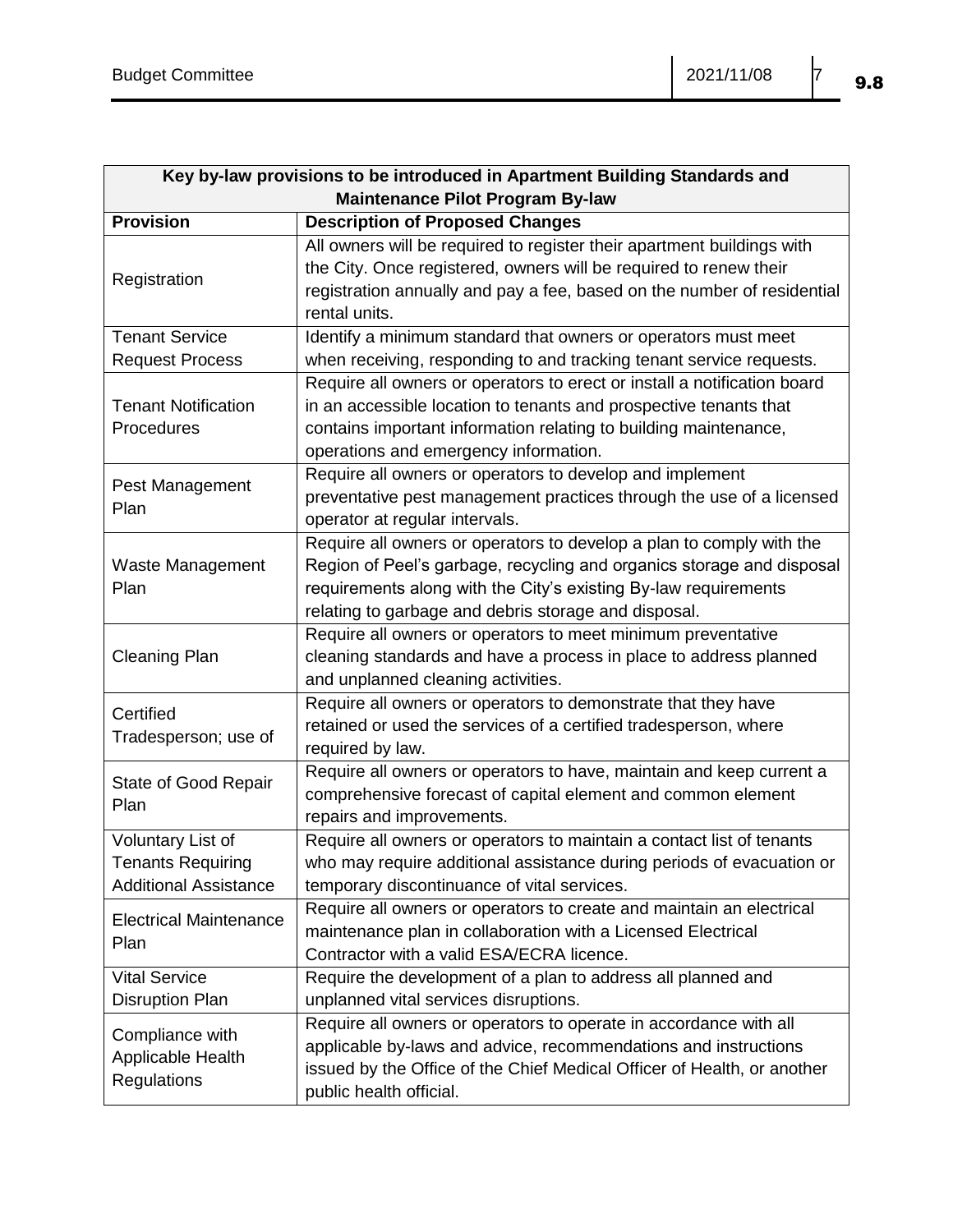| <b>Record Keeping</b>            | Require all owners or operators to create and retain all records                                                                                                                                                                                                                                                                                                                                                             |
|----------------------------------|------------------------------------------------------------------------------------------------------------------------------------------------------------------------------------------------------------------------------------------------------------------------------------------------------------------------------------------------------------------------------------------------------------------------------|
| Obligations                      | necessary to show compliance with the by-law requirements.                                                                                                                                                                                                                                                                                                                                                                   |
| <b>Audits &amp; Regular Site</b> | City staff will conduct regular evaluations and audits of buildings to                                                                                                                                                                                                                                                                                                                                                       |
| <b>Visits</b>                    | confirm compliance with municipal by-law regulations.                                                                                                                                                                                                                                                                                                                                                                        |
| Prohibition on Renting           | Require all confirmed property standards orders to be complied with                                                                                                                                                                                                                                                                                                                                                          |
| Non-compliant Rental             | prior to renting a rental unit to a new tenant.                                                                                                                                                                                                                                                                                                                                                                              |
| <b>Units</b>                     |                                                                                                                                                                                                                                                                                                                                                                                                                              |
| <b>Penalty and Offences</b>      | A progressive system of penalties and fines in the By-law will<br>incorporate administrative penalties not exceeding \$500 to be set out<br>in the City's Licensing Administrative Penalty By-law for failure to<br>comply with certain provisions of the By-law, and fines not exceeding<br>\$100,000, upon conviction, for contraventions of the By-law where<br>charges are laid pursuant to the Provincial Offences Act. |

#### **Registration and Licensing Process**

#### Registration process

During the Pilot Program, building owners will be required to register by completing a registration form and mailing or emailing it to Compliance Licensing Enforcement or submitting in person. The registration form will ask for business information, building information and contact information. Building owners will also be required to provide ownership information, payment and insurance information. Staff will review the applications and ensure that the information is accurate.

#### Registration fees

Fees for the Pilot Program will be determined by the number of units per buildings and will be set to recover the cost of the program. The fee will be \$18.25 per unit, except for Region of Peel, Peel Living and community housing provider sites, whose fees will be waived. This registration fee is relativity high in comparison to Toronto's fee of \$11.24 per unit. However, the RentSafeTO program is funded through approximately 65% in fees and 35% in tax. Further, Toronto is able to benefit from economies of scale. There will be an initial three month grace period for buildings to be registered. Unregistered buildings will be subject to enforcement action, which could include penalties or fines.

#### **Service Levels**

#### Proactive Building Evaluation and Audits

During the Pilot Program, staff will conduct proactive building evaluations to assess whether buildings are meeting the program standards. Staff will evaluate one-third of apartment buildings in 2022 and two-thirds of buildings in 2023. Evaluations will be pre-scheduled inspections of common areas. Buildings will be scored based on their compliance with Pilot Program requirements. Similar to RentSafeTO, depending on the score, buildings will be re-evaluated in one, two or three years. Enforcement action will be taken against any health or safety-related violations to bring the building into compliance. Buildings that do not meet the minimum score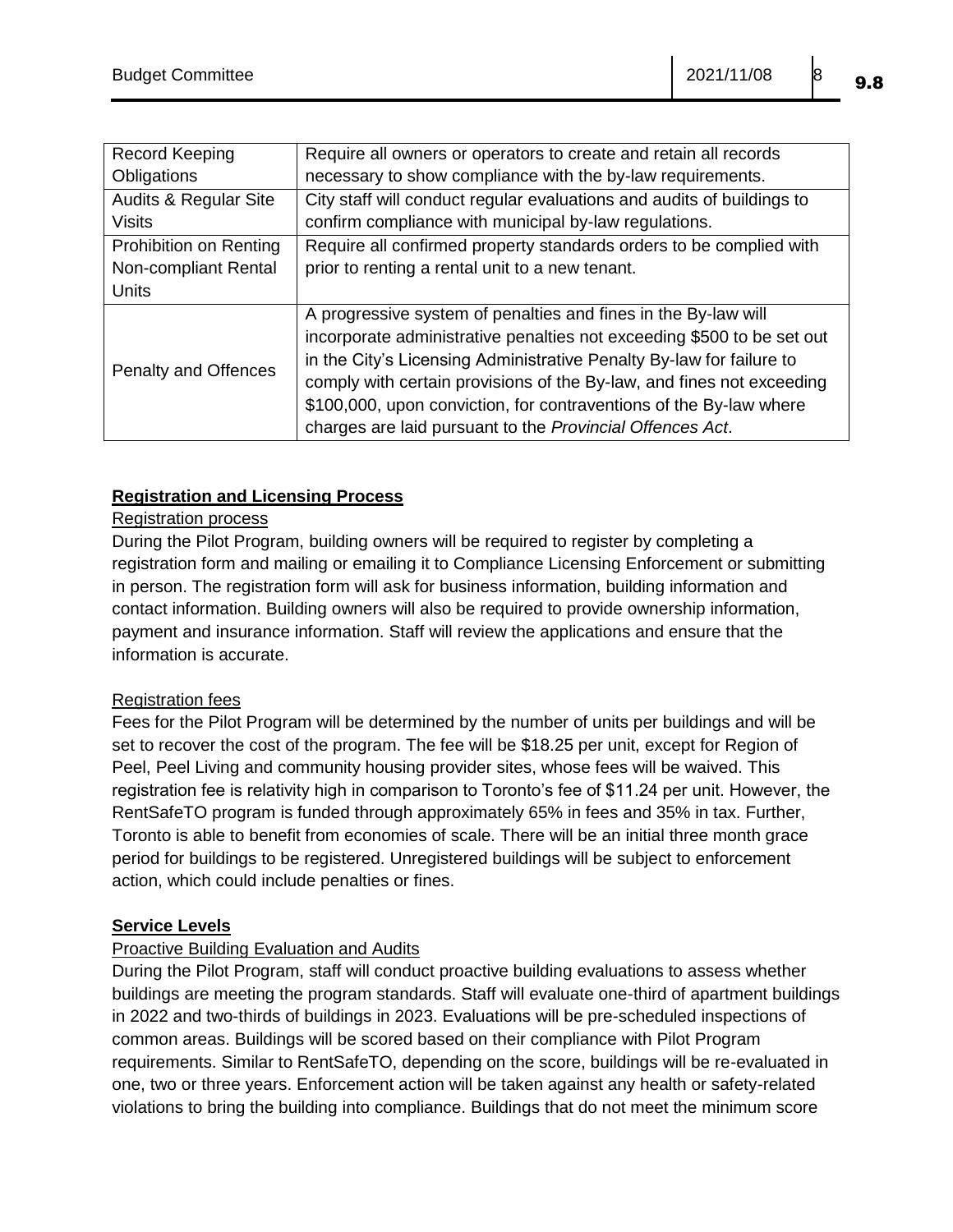will be subject to a more comprehensive audit. Scoring will be developed during the program development phase of the Pilot Program.

Audits will be pre-scheduled and building operators will be required to be present. Audits are expected to take thirty inspection hours per building and will include a tenant engagement component, where tenants are able to share their concerns about the building. Building owners will be charged an audit administrative fee and an hourly audit inspection fee in order to recoup costs. Staff will identify deficiencies and generate Orders to Comply and Notices of Contravention, as applicable, within seven days of the Audit. If the apartment buildings are not brought into compliance within the allotted time frame, escalated enforcement will be taken.

#### Complaint Response

Municipal Law Enforcement Officers (MLEOs) will continue to respond to complaints within five business days and within one day for vital services complaints. As applicable, staff will coordinate with internal and external stakeholders such as Planning and Building, Fire and Emergency Services and Peel Public Health to ensure that complaints are addressed.

#### Resource Requirements

Additional staffing will be required for Program development and operational support, registration, building evaluation and audit. Staff are proposing 10 contract FTEs in 2022 in order to implement the Program and conduct building evaluations and then six of the FTEs from 2024- 2026 to maintain the Program (Appendix 7).

#### **Education & Awareness**

As seen through community engagement, there is a low level of awareness of the role the City can play in maintaining apartment building standards. Public awareness will be an important component of the Pilot Program and is pivotal to its success. The goal of awareness will be twofold: to educate tenants on the Program and the role they can play, and to reach out to building operators and landlords to educate them on their responsibilities. This may include a variety of paid and unpaid tactics such as: a dedicated webpage for tenants with information on the process and timelines; paid ads on social media; targeted mail outs to tenants; email outreach to affected organizations; and, training and information sessions with tenants and building operators.

#### **ASSESSMENT**

In order to determine whether a permanent program is warranted, staff have developed evaluation criteria to measure the Pilot Program's effectiveness. Success of the Pilot Program will be evaluated through four measures:

- 1. Registration
- 2. Building evaluation and audit
- 3. Tenant engagement
- 4. Compliance of registered buildings with Apartments Building Standards and Maintenance Pilot Program By-law requirements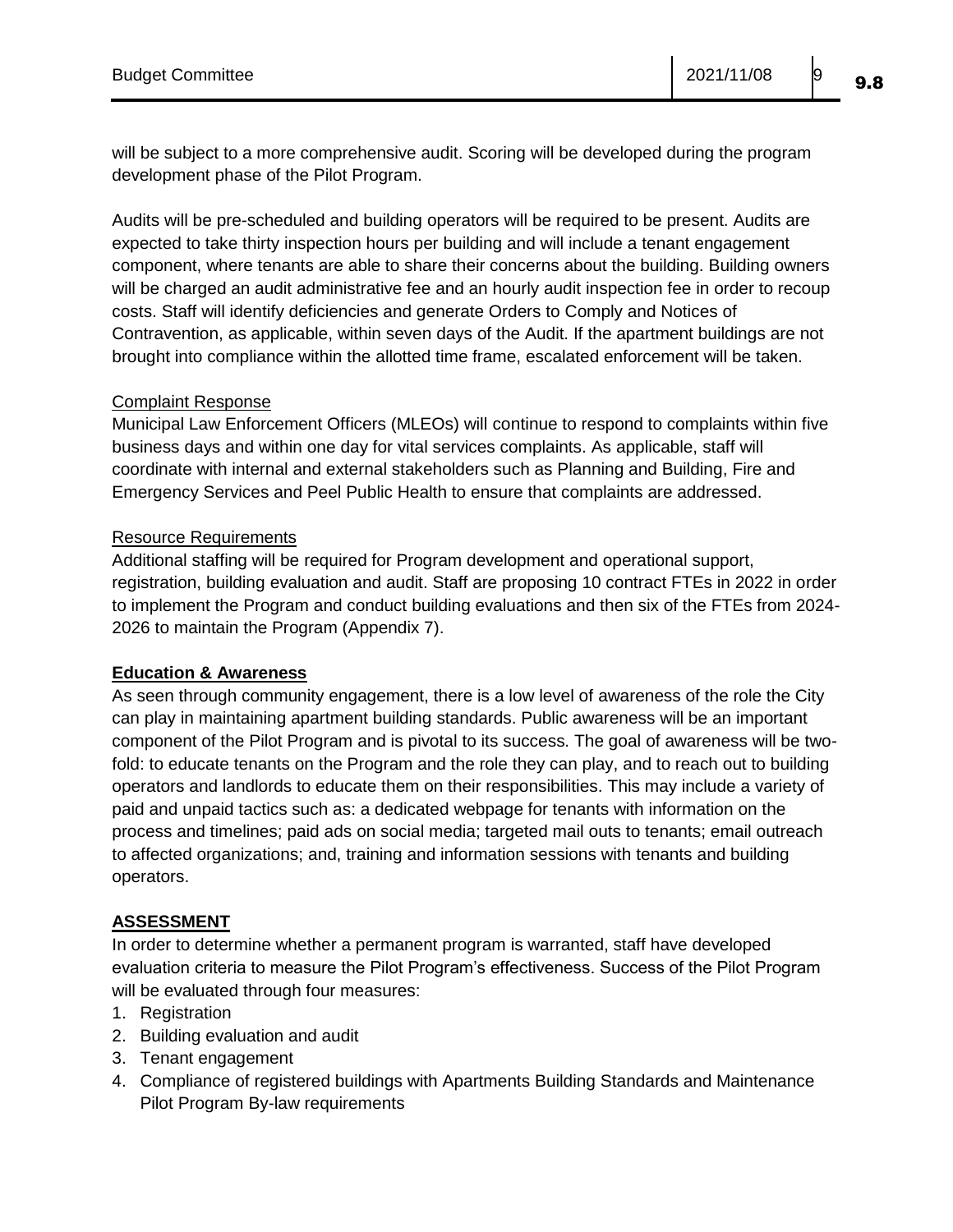Staff will report back to Council in 2025 on these measures, which will be used to determine whether a permanent Program is warranted. See Appendix 8.

### **Financial Impact**

The projected revenue associated with Apartment Building Standards and Maintenance Pilot Program (ABSMPP) is \$3,406,500 over the five years (2022 to 2026). Revenue will offset the majority of the expenditures, which are projected to be \$3,707,300 over the same period. These expenditures are related to staffing costs for project leadership, analysis, administration and inspection. Also included in the projection are additional costs for equipment, IT support, and associated inspection and mileage expenses. The five year total net cost for this project is projected to be \$300,800 which is cost to the City in years 2022 and 2023 and will be funded from Capital Reserve Fund Account # 33121 (See Table 1).

Staff are recommending a full cost recovery model for the Pilot Program, versus the other budget scenarios outlined in Appendix 9.

|                                          |                       | 2023            | 2024            | 2025            | 2026            | 5 Years         |
|------------------------------------------|-----------------------|-----------------|-----------------|-----------------|-----------------|-----------------|
|                                          |                       | <b>Proposed</b> | <b>Proposed</b> | <b>Proposed</b> | <b>Proposed</b> | <b>Proposed</b> |
|                                          | 2022 Proposed         | Capital         | Capital         | Capital         | Capital         | Capital         |
| <b>Expense Categories</b>                | <b>Capital Budget</b> | <b>Budget</b>   | <b>Budget</b>   | <b>Budget</b>   | <b>Budget</b>   | <b>Budget</b>   |
| <b>Labour and Benefits</b>               | 748,000               | 889,400         | 628,800         | 639,800         | 651,000         | 3,557,000       |
| <b>Other Operating Costs</b>             | 44,400                | 29,600          | 25,000          | 25,400          | 25,900          | 150,300         |
| <b>Total Gross Expenditure</b>           | 792,400               | 919,000         | 653,800         | 665,200         | 676,900         | 3,707,300       |
| <b>Building Registration/Renewal Fee</b> | $-497,000$            | $-505,700$      | $-514,600$      | $-523,600$      | $-532,800$      | $-2,573,700$    |
| Audit Admin. Fee (One-time)              | $-41,700$             | $-84,900$       | $-43,200$       | $-43,900$       | $-44,700$       | $-258,400$      |
| Audit Inspection Fee                     | $-92,700$             | $-188,600$      | $-96,000$       | $-97,700$       | $-99,400$       | $-574,400$      |
| <b>Total Revenues</b>                    | $-631,400$            | $-779.200$      | $-653,800$      | $-665,200$      | $-676,900$      | $-3,406,500$    |
| <b>Total Net Expenditure</b>             | 161,000               | 139,800         | 0               | O               | 0               | 300,800         |

#### **Table 1:**

## **Conclusion**

The purpose of this report was to assess the need and viability of a Citywide Apartment Building Standards and Maintenance Program. Based on the jurisdictional scan and community engagement as well as an examination of housing trends, staff assessed that a Pilot Program would help ensure that current rental units meet a minimum standards, which will help to maintain existing rental stock. Staff propose a five year proactive pilot program which will include registration, management standards and service level requirements as well as education and awareness activities. The success of the proposed Pilot Program will be assessed through registration numbers, building evaluation and audit results, tenant